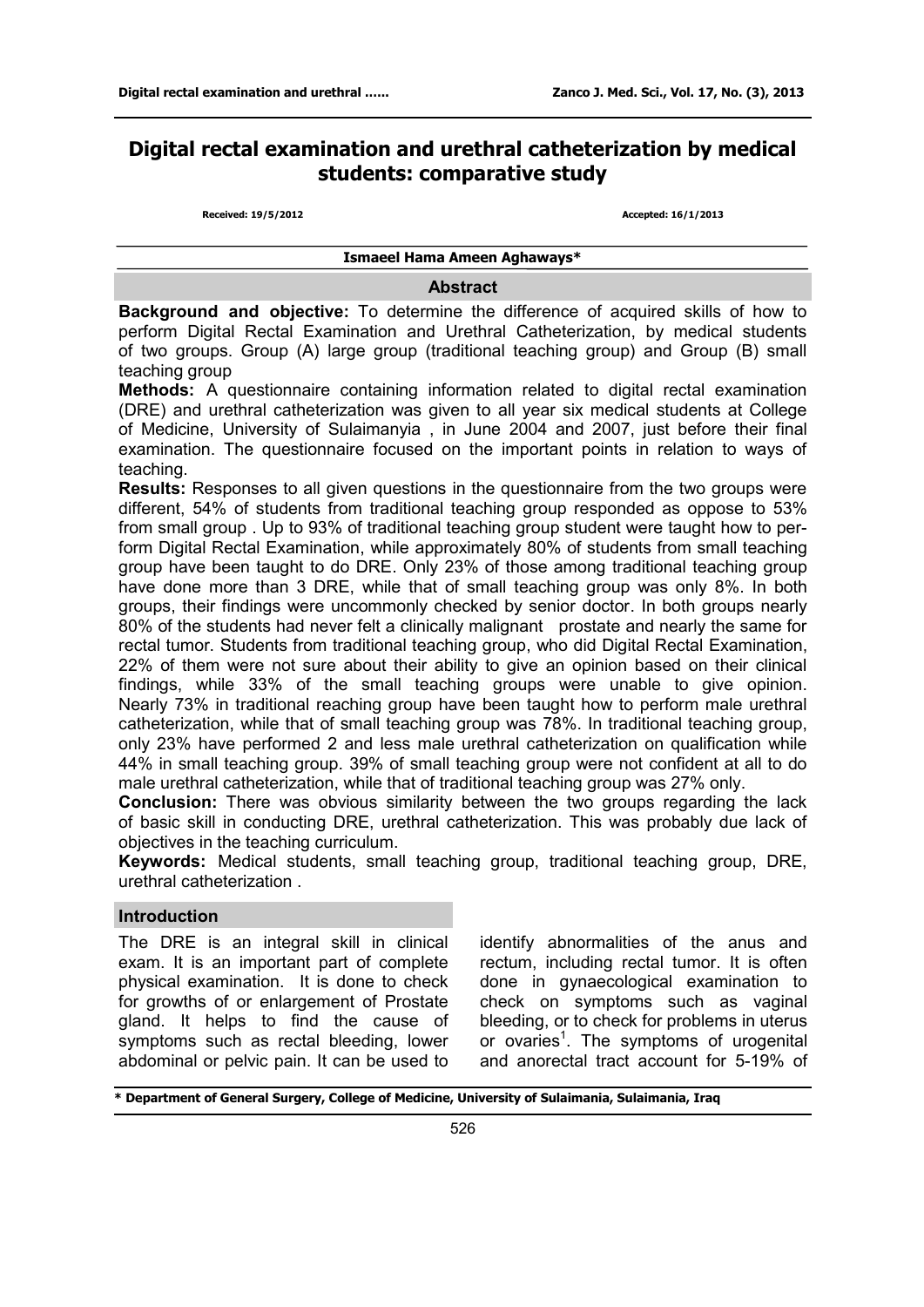consultations in general practice  $2,3$ . Most of the patient present in this way undergo no rectal exam before specialist referral. About one-third of rectal cancers are palpable on DRE, while an abnormal prostate on DRE may have a positive predictive value for prostatic cancer up to 30% <sup>1</sup>. Rectal examination should be performed in every male after the age of 40 and in men of any age who present for urological evaluation because most of prostate cancer be detected in an early curable stage by rectal exam in combination with a stool guaiac culture  $4$ . Rectal examination must be done in every case of lower abdominal pain because tenderness in case of acute appendicitis may be confined to the pelvis "if you don`t put your finger in the rectum, you may put your foot in" Charles McBurney <sup>5</sup>. Urethral catheterization is not without complications, a quarter of all patients admitted to hospital are catheterized. This is associated with significant morbidity and associated mortality  $6, 7$ . Urethral catheterization is the most frequent retrograde manipulation performed on the urinary tract <sup>8</sup>. Although newly qualified doctors perform male urethral catheterization, few have received formal instruction in the technique as undergraduate <sup>9</sup>. Digital Rectal Examination is done while the patient is lying on left lateral position, knees flexed close to chest. Privacy of the patient should be preserved. It is necessary to have a nurse attending the examination. During the examination, the doctor gently puts a lubricated, gloved finger of one hand into the rectum. He or she may use the other hand to press on the lower abdomen or pelvic area  $10$ . The aim of this study is to assess the learning outcome of undergraduate medical program with regard to these two basic skills associated with Sulaimanyia College of medicine. Two different graduate groups A (traditional teaching group, 2004) and B (small teaching group, 2007 who were prepared to be evaluated by OSCE) were compared. This research compares the advantage

of teaching small teaching group over traditional teaching group. It is easier for teaching staff and students have better opportunity to learn these basic skills, which is one of the accreditation by the national and international Colleges of Medicine. Evaluations of how much confidence students, of both groups, have in these clinical skills have been done. The reasons why students are progressively performing fewer DRE and urethral catheterization have been highlighted. Suggestions have been introduced to improve the quality of performing technical procedures.

## **Methods**

Setting: Sulaimanyia teaching hospital before their final examination. Duration of the study: at June 2004 and June 2007. All the students were included in this study. A questionnaire table1 was given to all 59 final medical year students at College of Medicine just before their final examination at June 2004. This year was the last of the traditional (classical) teaching program and examination. After three years of changing to small teaching groups, the same questionnaire was given to all 86 final year medical students in June 2007, just before their final examination. The response rate of filling and returning the questionnaire among first group (traditional teaching group) was 51%; while the response rate was 52% among students belong to group B (small teaching group) The questionnaire that has been used was also used by K.J. URNER and S.F BREWSTER <sup>11</sup>.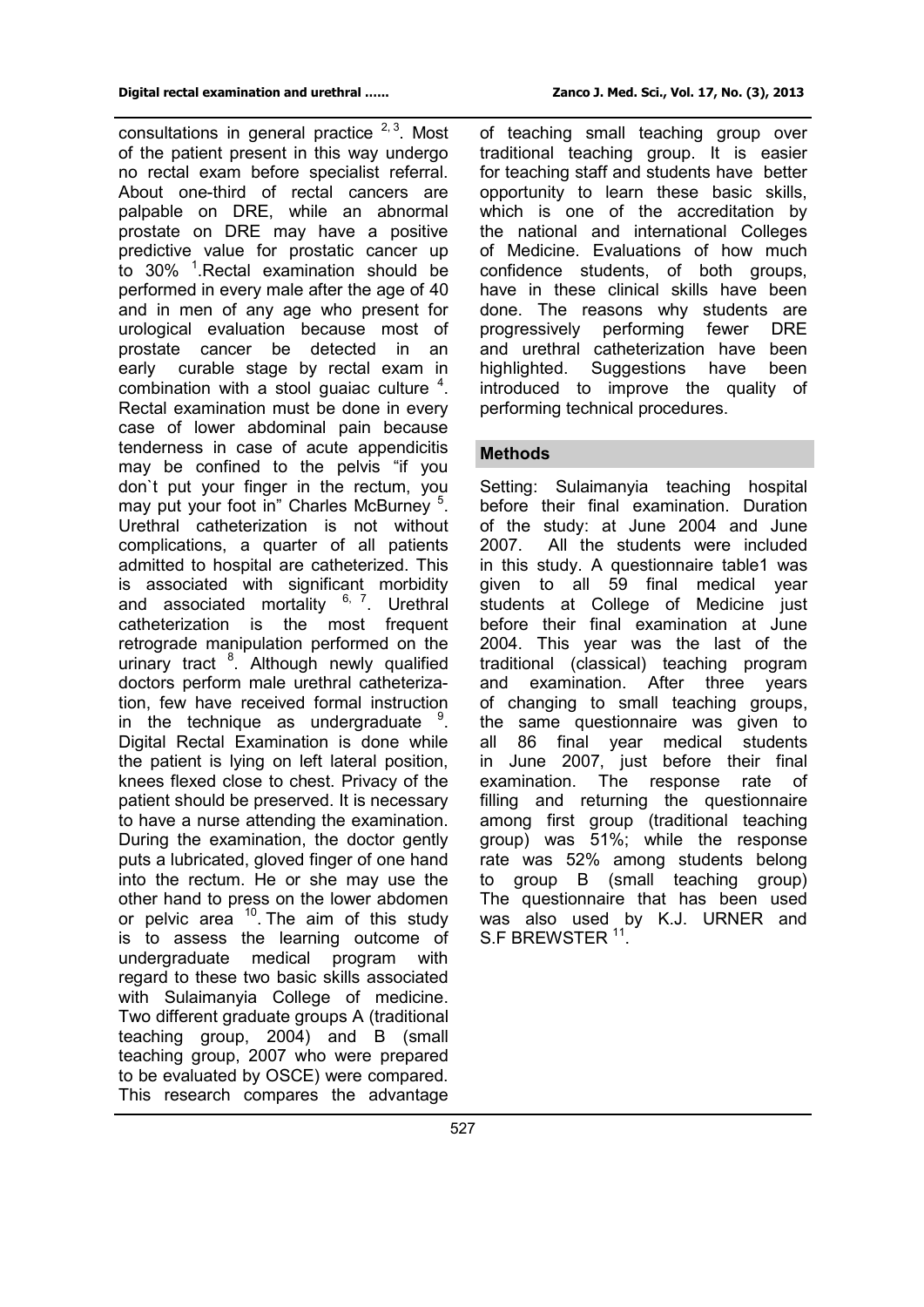### **Digital rectal examination and urethral .….. Zanco J. Med. Sci., Vol. 17, No. (3), 2013**

## **Results**

Regarding group (A) 93% and 80% of group (B) who responded had been taught how to perform DRE as part of the undergraduate curriculum. Group (A) is better than group (B) in teaching DRE and this difference was statistically significant (P. value = 0.023). In group (A) 25% and in group (B) 8% students have performed more than 3 DRE, and only 4 students

(7%) of group (A) had performed more than 10 DRE, while that of group (B) was zero. Nearly both groups: 51% of group (A) and 52% group (B) had done 3 and less DRE and number of the students that never had done DRE is less in group A (5%) than group B (27%), over all group (A) is better than group (B) in number of DRE and this association is statistically

**Table 1**: The responses by medical students (Traditional Teaching Group (A)), and Small Teaching Group regarding DRE (B)), and comparison between them

| <b>Questionnaire (Variables)</b>                               | <b>Group A</b><br>$N$ (%) | Group B<br>$N$ (%) | P value |
|----------------------------------------------------------------|---------------------------|--------------------|---------|
| Have you been taught how to perform DRE?                       |                           |                    |         |
| Yes                                                            | 55 (93)                   | 69 (80)            | 0.023   |
| No                                                             | 4(7)                      | 17(20)             |         |
| No response                                                    | 0(0)                      | 0(0)               |         |
| How many DRE have been performed?                              |                           |                    |         |
| $1 - 3$                                                        | 30(51)                    | 45 (52)            |         |
| $4 - 10$                                                       | 15(25)                    | 7(8)               |         |
| No more than 10                                                | 4(7)                      | Zero $(0)$         | < 0.001 |
| Nil                                                            | 3(5)                      | 23(27)             |         |
| No response                                                    | 7(12)                     | 11(13)             |         |
| How often was your finding confirmed by a senior               |                           |                    |         |
| doctor?                                                        |                           |                    |         |
| All the time                                                   | 9(15)                     | 20(23)             |         |
| More than half the time                                        | 21(36)                    | 19(22)             | 0.267   |
| Less than half the time                                        | 14(24)                    | 16 (19)            |         |
| <b>Never</b>                                                   | 10(17)                    | 22(26)             |         |
| No response                                                    | 5(8)                      | 9(10)              |         |
| How many times have you felt a clinically malignant            |                           |                    |         |
| prostate?                                                      |                           |                    |         |
| Non                                                            | 47 (79)                   | 69 (81)            |         |
| $1 - 2$                                                        | 11(19)                    | 12(14)             | 0.455   |
| $3-5$                                                          | Nil(0)                    | 3(3)               |         |
| More than 5                                                    | Nil (0)                   | Zero $(0)$         |         |
| No response                                                    | 1(2)                      | 2(2)               |         |
| How many times have you felt a rectal mass?                    |                           |                    |         |
| Non                                                            | 48 (82)                   | 73 (85)            |         |
| $1 - 2$                                                        | 7(12)                     | 10(12)             | 0.269   |
| $3-5$                                                          | 2(3)                      | 1(1)               |         |
| More than 5                                                    | 2(3)                      | Zero $(0)$         |         |
| No response                                                    | Nil (0)                   | 2(2)               |         |
| Please indicate how confident you feel about your              |                           |                    |         |
| ability give an opinion based on your clinical finding<br>DRE? |                           |                    |         |
| Very                                                           | 4(7)                      | 7(8)               |         |
| Reasonable                                                     | 30(51)                    | 35(40)             | 0.510   |
| Not at all                                                     | 13 (22)                   | 28 (33)            |         |
| No response                                                    | 12(20)                    | 16 (19)            |         |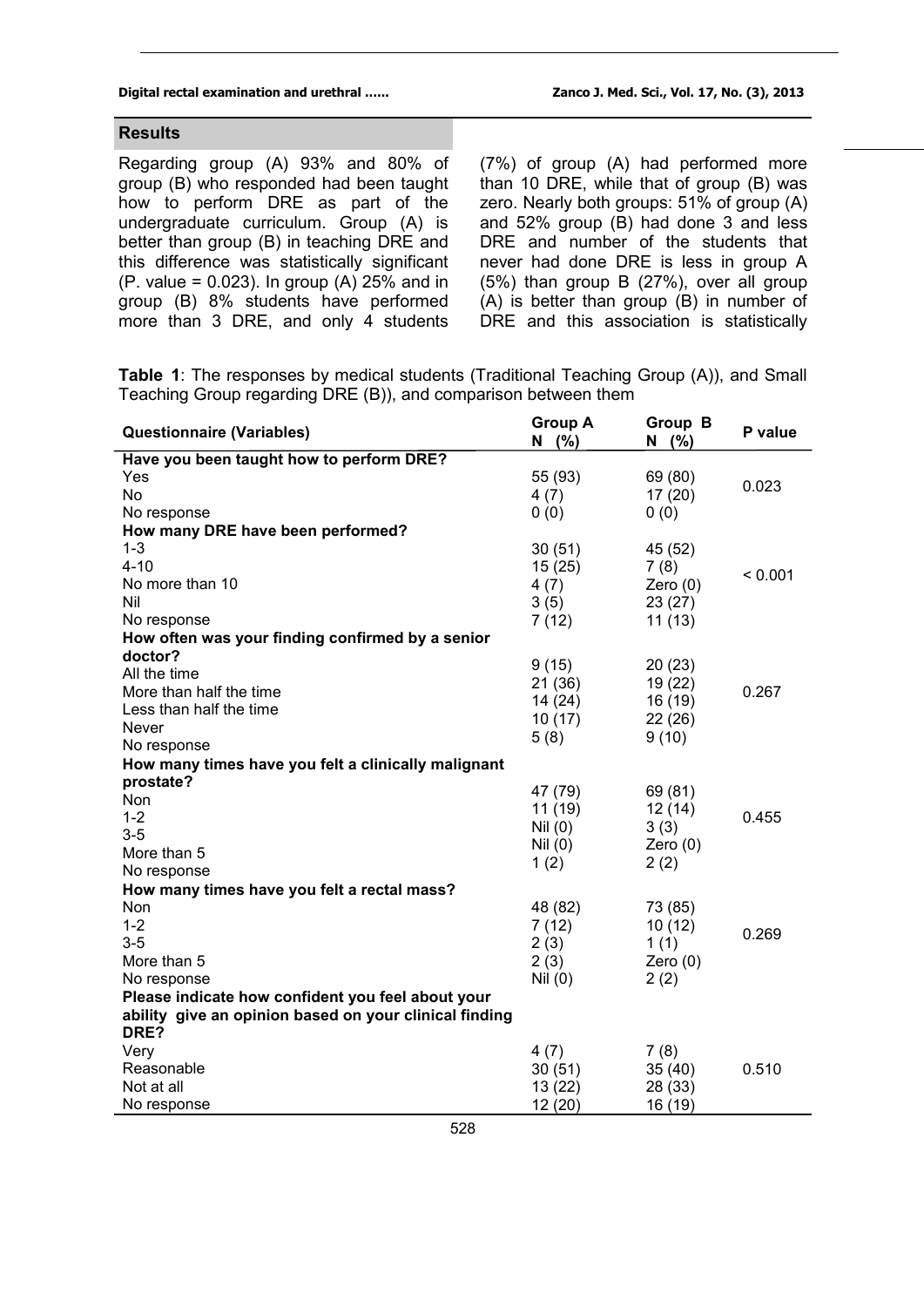highly significant (P.value < 0.001). The accuracy of the student finding on DRE was rarely checked by a senior doctor, 9 students for group (A) (15%) and only 20 students for group (B) (23%), this association was statistically not significant (p.value = 0.267). Experience in the diagnosis of the relatively common condition was also limited (79%) group A, 81% group B) of the students never having felt a malignant prostatic gland and association is statistically not significant (p.value  $=$ 0.456). (82% group A and nearly 85% group B) of the students have never had felt a malignant rectal tumor, and these association are statistically not significant (p.value = 0.269). When asked about giving their opinion based on their clinical finding on DRE (22% group and 33% group B) of the students not at all confident, and (51% group A and 40% group B) of the respondents were reasonably confident and nearly 7% of group (A) and 8% of group (B) felt very confident, and

these association statistically not significant (p. value =  $0.510$ ). Regarding urethral catheterization 73% of group (A) and 78% of group (B) responded that they had been taught how to perform urethral catheterization, this association statistically not significant (p.value= 0.19). The 37% of group (B) and 71% of group (A) have never had done urethral catheterization. In group A 12 students (20%) have done 2 and less urethral catheterization, while in group B 37 students (44%) have done 2 and less urethral catheterization, these association statistically highly significant (p.value<0.001)so it means that group A is better than group B. How they feel confident about doing urethral catheterization: 39% of group A, and 27% group B were not at all confident. And 46% of group A and 58% of group B replied by reasonably confident. And 15% of group A and 15% of group B were very reasonably confident to do it, these finding statistically not significant (p.value =0.264).

**Table 2**: The responses by medical students (Traditional Teaching Group (A)) and Small teaching Group (B) regarding male urethral catheterizations), and comparison between them.

| <b>Questionnaire (Variables)</b>                                                                              | Group A<br>$N$ (%)                                                | Group B<br>$N$ (%)           | P value |
|---------------------------------------------------------------------------------------------------------------|-------------------------------------------------------------------|------------------------------|---------|
| Have you been taught to perform male urethral<br>catheterization?<br>Yes<br>No.                               | 43 (73)<br>12 (20)                                                | 67 (78)<br>18 (21)           | 0.190   |
| No response<br>How many male urethral catheterizations have you                                               | 4 (7)                                                             | 1(1)                         |         |
| performed?<br>None<br>$1 - 2$<br>$3-5$<br>$6 - 10$<br>More than 10                                            | 42 (71)<br>$12(20)$ $37(44)$<br>Zero (0) 14 (16)<br>1(2)<br>4 (7) | 32 (37)<br>2(2)<br>1(1)      | < 0.001 |
| Please indicate how confident you feel about urethral<br>catheterization?<br>Very<br>Reasonable<br>Not at all | 9 (15)<br>27 (46)<br>23 (39)                                      | 13 (15)<br>50 (58)<br>23(27) | 0.264   |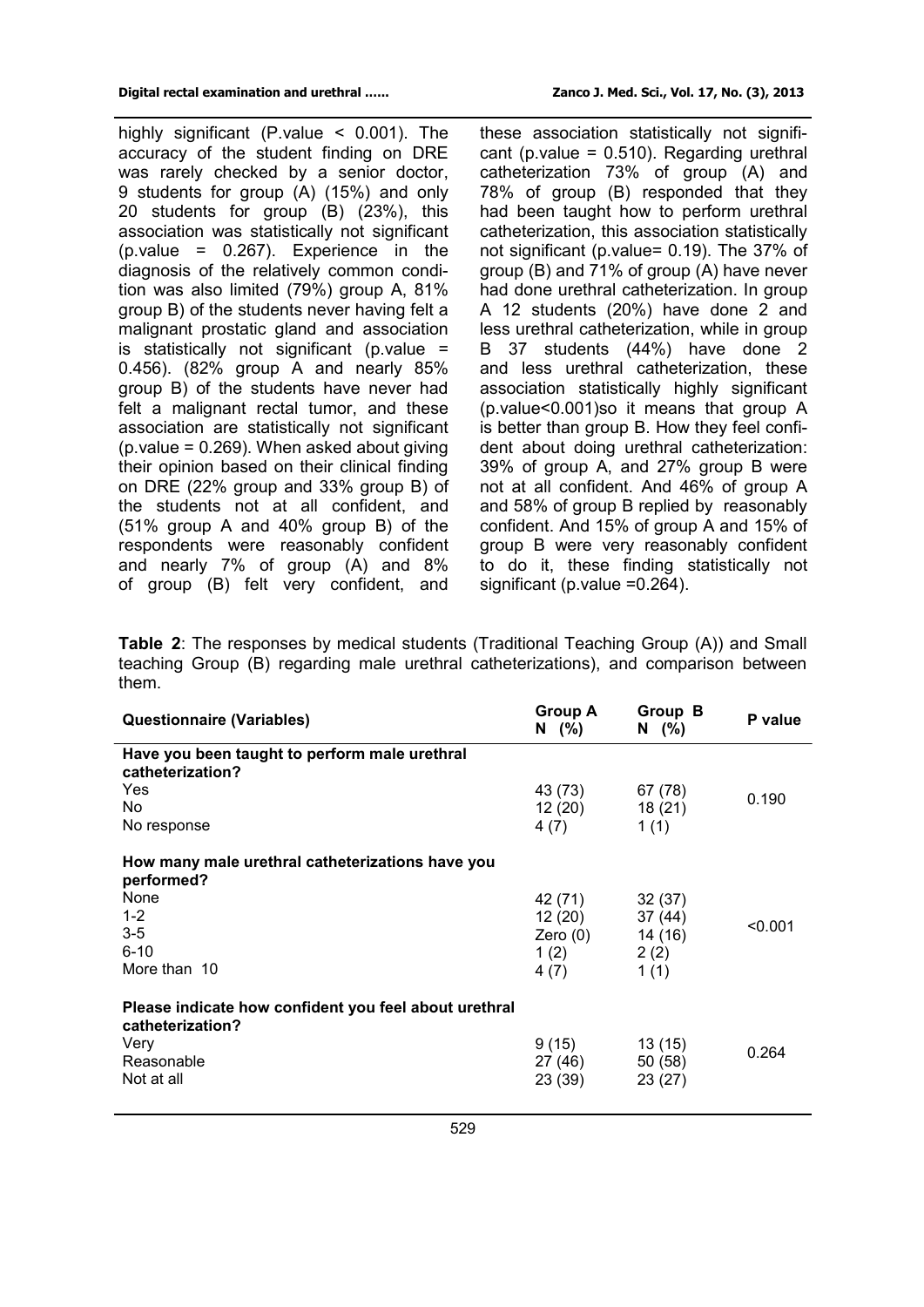#### **Digital rectal examination and urethral .….. Zanco J. Med. Sci., Vol. 17, No. (3), 2013**

## **Discussion**

Teaching clinical skills is important to help the newly qualified or graduated doctors to improve their diagnostic skills and gain more practical skills. This in turn makes them well prepared and work more confidently. The way of teaching is important; teaching environment should be put in to consideration. It should be done in a friendly suitable environment. Simulation modalities, such as mannequin and standardized patient should be used to help students understand better and practice more. All students should be given equal opportunity to learn and practice these basic clinical skills <sup>10</sup>. DRE is an important component of clinical examination because this simple procedure is disagreeable to the patient, so it's often inappropriately omitted <sup>10</sup>. Most of the student have received enough information about how to do DRE (93% group A, 80% group B) and there is significant association with other study which gives the same result<sup>11</sup>. Regarding the number of the DRE that has been performed more than 3 times are 25% group A and 8% group B, it clear that group A is better than group B in performing DRE with statistically significant association and in comparison with other studies that results are very disappointing  $11$ . (A study conducted in department of urology, Churchill Hospital, Headington, oxford medical school, UK; in which it shows that the median category for the total number of DRE was 3-5 and was conducted by 35% of the students). And it's much worse if compared to a study conducted at the Charring Cross and Westminster medical school in which 80% of medical students had performed more than 10 DRE  $^{12}$ . But more or less similar to the result of South African medical school<sup>9</sup>. In group A 7% and in group B 0% have done more than 10 DRE, so that it's not surprising that 1/3 of group A, and more than this in group B are not confident in their ability to give an opinion about their finding on DRE and nearly most of them

in both groups had never felt neither a clinically malignant prostate nor rectal tumor. It's also surprising that few DRE performed had been discussed with a senior colleague (15% group A and 23% group B) and it is low if compared with other study  $11,12$  (>30%)Regarding the explanations of our results it has been suggested that students are convinced by medical staff no to do DRE because they are embarrassed or because simply the patients rerefusing <sup>11,10</sup>. Another cause is that the students may lack motivations in practicing these skills because it hardly assessed in examinations. On the other hand it may be due to an organized teaching by clinical staff because they disregard the overt time table, unscheduled changes to teaching sessions where time wasting are very common, or may be due to lack of commitment and poor teaching skills that some teachers had  $13$ . because their finding has not been confirmed by their seniors. Lack of separate rooms for trainee, basic equipments in each rooms, audit of clinical care and practice organization communications and counseling skills taught may be other possibilities  $14$ . The general medical council (GMC) in UK states that the students should acquire and become proficient in basic clinical skills.<sup>15</sup> and necessitate more than 6 DRE to be done by every student  $11$ . Our results are obviously not achieving such proficiency, and whether we have some guideline in our practice and the supervising doctors need to obtain consent from the patient. I think the cause is that in both groups there were no objectives in the teaching programs of their curriculum, although the second group has been prepared to be examined by new method (OSCE); however in both groups the results were similar. Although differences are limited to tow variables, it is also low in comparison to the other study that has been explained above <sup>16</sup>. Regarding urethral catheterization both groups received enough instructions about how to do it (nearly 78% group A, 73% group B). The percentage of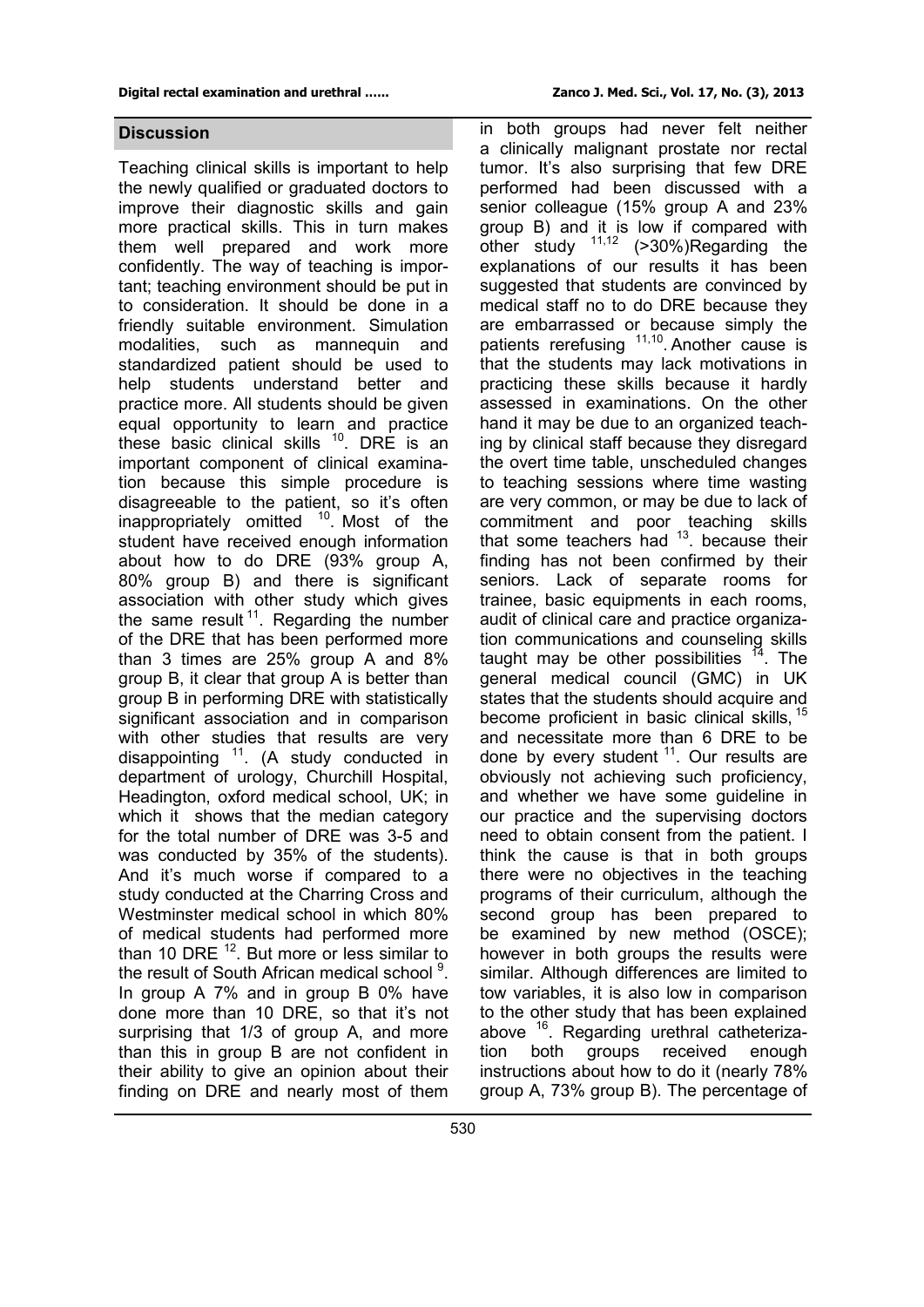urethral catheterization that has not been performed is 37% group B and 71% group A which is very high. However relatively more students in group B have done urethral catheterization (63%) which is highly significant but in comparisons to other also low  $(83%)$  <sup>11</sup>. Many students felt not at all confident in doing urethral catheterization in both groups (nearly 1/3) which is lower than the study that has been done by K.J Turner (69%) confident. As has been mentioned above regarding DRE, the main reason here is also due to lack of objectives in teaching schedule in both groups; lack of demonstration of this procedure in front of the senior doctors and most of the times was done by nursing staff and the source of teaching was provide by junior staff<sup>17</sup>. The time has come to change the style of the curriculum of teaching, simulated patients and objective structural clinical examination (OSCE) and their use in medical education will fulfill the main recommendations which have been mentioned by GMC in Tomorrow Doctors 1993<sup>18</sup>. In this way (OSCE Teaching) we can obviate students demotivation and perceive their perceptions that many clinical teachers had a low level of commitment to teaching and prevent teacher absents from educational sessions. The OSCE process thus serves to identify areas of weakness in the curriculum and or teaching methods and thus can serve as a mechanism to improve educational effectiveness<sup>19</sup>.

## **Conclusion**

In this study, the similarity between the two groups regarding the lack of basic skills was probably due to lack of objectives of the teaching curriculum. Conducting few DRE leads to lack of confidence and inability to pick up the abnormalities and that their finding was uncommonly confirmed by senior doctor. It was also noted that there was lack of experience and confidence in doing male urethral catheterization. We suggest that any final medical students should have performed

at least six of each of these basic clinical skills before entering their final examination. These should be documented and signed by their supervisor. Apply guidelines that should be followed by all supervising doctors. It is recommended that there should be clear objectives in teaching programs and the teaching staff should be assessed periodically by senior qualified staff. It is also important to use simulated patients and objective structural clinical examination.

## **References**

- 1. Lawrentschuk N, Botton D M Experience and attitudes of final year medical students to DRE, the Medical Journal of Australia, 2004, 181 (6)323-5.
- 2. Levis J C. A challenge to Saudi Arabian Hospital?, Saudi Medical Journal,1984 5:1;97-102.
- 3. McCormick A, Fleming D, Charlton J., Morbidity statistics from general practice fourth national study 1991 -1992, Royal College of General Practitioners, Office of population censuses , and department of health 1995.
- 4. Franklin C, Lowe M.D, Charles B, Brandler M.D ,Evaluation of the urological patients in Walsh P C, Retik A B, Stamey T A, Vaughan  $E D$ <br>(edit).Campbell's Urology  $6^t$   $h$  edition (edit).Campbell's Urology 6 edition 1992,Philadelphia W,B Saunders. Page 314.
- 5. McBurney C, The Vermiform appendix in Hardingrains A.J, Ritche D, Baily and loves Short Practice of Surgery 1981 Eighteenth Edition.London, Lewis H.K , Page 1060.
- 6. patel H R H , Arya M, The urinary catheter : a voiding catastrophe , Hospital Medicine , March 2001 , volume 62. No.3
- 7. Horgan AF, Prasad B, Waldron DJ, O`Sullivan m Acute urinary retention, Comparison,<br>suprapubic and urethral catheterization, of suprapubic and urethral catheterization, BJU,1992;70;149-51.
- 8. Stoller M L. Retrograde instrumentation of the urinary tract, in Tanagho E A, McAninch JW. (edit).Smith`s General Urology, fifteenth edition, 2000,page 196.
- 9. Burch VC , Nash RC, Zambow T, Gibbs T, Aubin L, Lacobs B .. et al, A structural assessment of newly qualified graduates, medical Education, 2005;39;723-731 FORD M.J, CUMMING A.D, The Alimentary and Genitourinary system, examination of the rectum, in Munro J F, Campbell I W, (edit).Macleod`s Clinical Examination, Tenth edition, Churchills Livingstone, London 2000; page 174.
- 10. TURNER K.J. BREWSTER S.F, Rectal examination and urethral catheterization by medical students and house officers: taught but not used; BJU International ,2000;86,422-6.